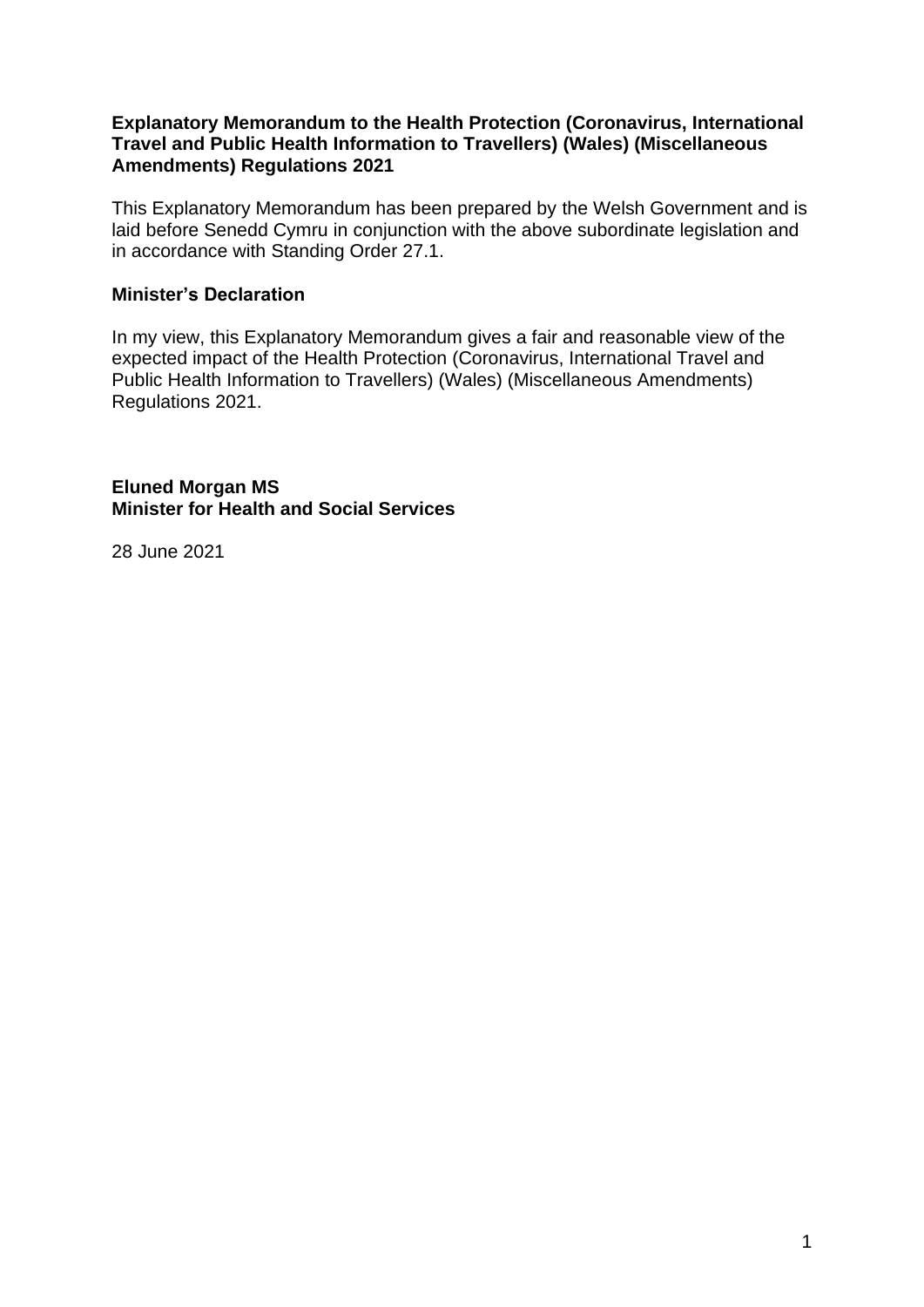## **1. Description**

These Regulations amend the [Health Protection \(Coronavirus, International Travel\)](https://www.legislation.gov.uk/wsi/2020/574/contents)  [\(Wales\) Regulations 2020](https://www.legislation.gov.uk/wsi/2020/574/contents) ("the International Travel Regulations") and the [Health](https://www.legislation.gov.uk/wsi/2020/595/contents/made)  [Protection \(Coronavirus, Public Health Information for Persons Travelling to Wales](https://www.legislation.gov.uk/wsi/2020/595/contents/made)  [etc.\) Regulations 2020](https://www.legislation.gov.uk/wsi/2020/595/contents/made) (the "Public Health Information Regulations")

#### **2. Matters of special interest to the Legislation, Justice and Constitution Committee**

## *Coming into force*

In accordance with section 11A(4) of the Statutory Instruments Act 1946, the Llywydd has been informed that the Regulations do not adhere to the 21 day convention. This is necessary owing to the risk posed in relation to coronavirus and in particular variant strains of the same, from passengers travelling to the UK. The changes made by these Regulations continue the four nation approach to international travel and ensure continuing alignment with England and the other nations.

## *European Convention on Human Rights*

The amendments contained in these Regulations do not change the engagement under the International Travel Regulations of individual rights under the Human Rights Act 1998 and the European Convention on Human Rights; the Government considers that they are justified for the purpose of preventing the spreading of infectious diseases and/or the interference is permitted on the basis that it is in pursuit of a legitimate aim, namely of protecting public health, and are proportionate.

The Government considers that the Public Health Information Regulations do not engage any of the individual rights under the Human Rights Act 1998 and the European Convention on Human Rights. And, to the extent that any such rights may be engaged, the Government considers that the interference is minimal and can be justified as being necessary and proportionate to achieve a legitimate aim. The amendments to the Public Health Information Regulations made by these Regulations do not change the engagement of individual rights.

## **3. Legislative background**

The Public Health (Control of Disease) Act 1984 ("the 1984 Act"), and regulations made under it, provide a legislative framework for health protection in England and Wales. These Regulations are made in reliance on the powers in sections 45B and 45P(2) of the 1984 Act. The Explanatory Memoranda to the [International Travel](https://business.senedd.wales/documents/s101833/EM%20SL5556%20-%20The%20Health%20Protection%20Coronavirus%20International%20Travel%20Wales%20Regulations%202020.pdf)  [Regulations](https://business.senedd.wales/documents/s101833/EM%20SL5556%20-%20The%20Health%20Protection%20Coronavirus%20International%20Travel%20Wales%20Regulations%202020.pdf) and the [Public Health Information Regulations](https://business.senedd.wales/documents/s102232/EM%20SL5559%20-%20The%20Health%20Protection%20Coronavirus%20Public%20Health%20Information%20for%20Persons%20Travelling%20t.pdf) provide further information on these powers.

## **4. Purpose and intended effect of the legislation**

These Regulations amend the International Travel Regulations to: